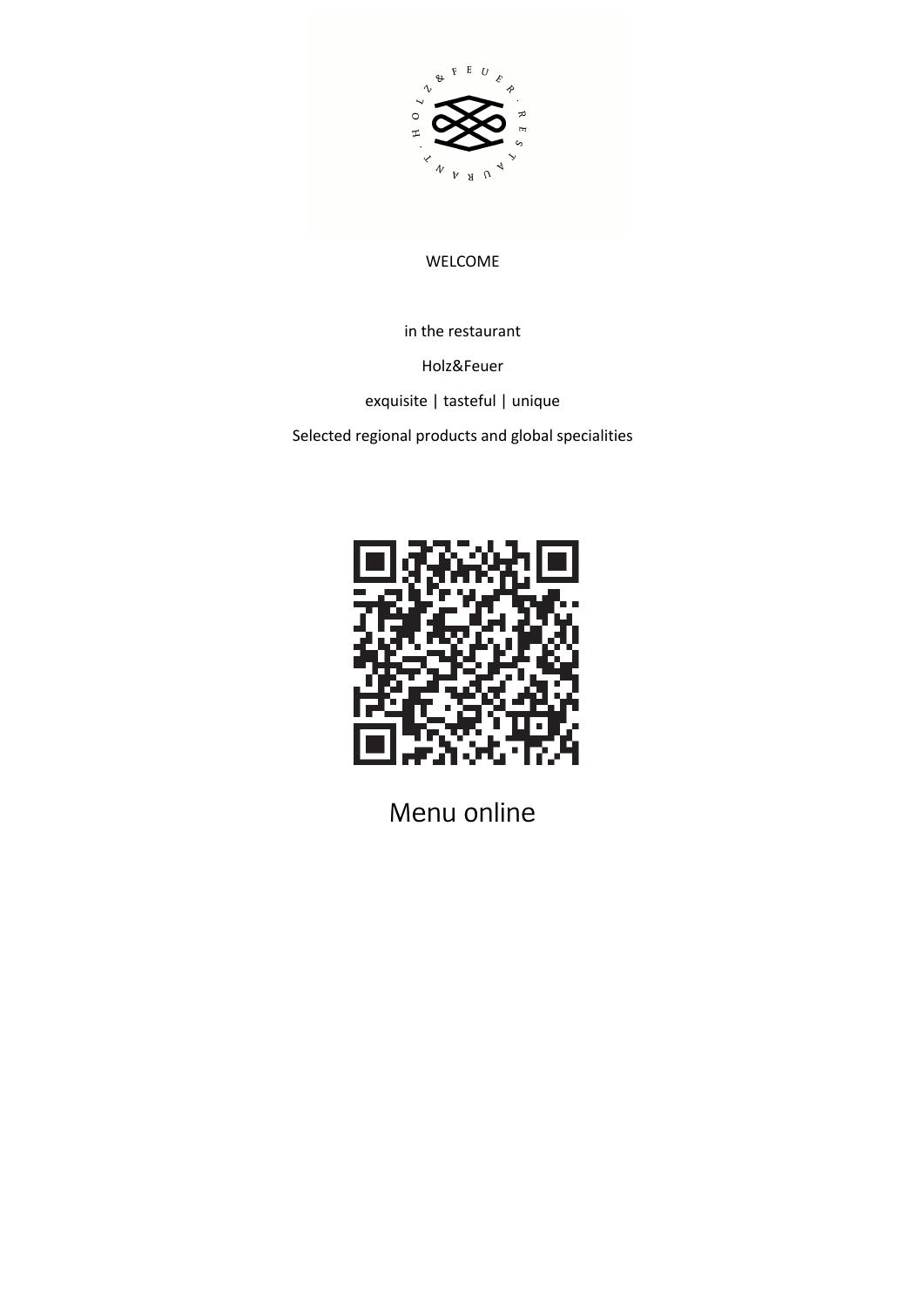

### Starters

Fries with truffles fries/parmesan cheese/black truffle/ ketchup

Parma ham

aged for 18 months/ Cheese /"holz&Feuer" pizza bread

Nardín-anchovies

mildly salted Nardín-anchovies / Parma ham/ silver skin onions/ "Holz&Feuer" pizza bread

"Holz&Feuer" pizza bread

We happily serve you

Holz&Feuer Bread / Pizza

To share as a starter

#### Monday - Friday 12:00 – 14:00 & 17:00 – 20:45 o'clock

#### Saturday - Sunday 12:00 – 20:45 o'clock

| Margherita Bufala / tomato / Buffalo mozzarella / |       |       |
|---------------------------------------------------|-------|-------|
| Red onions / fresh basil                          | 1a. 7 | 14,90 |
| Avocado / Potato slices / heavy sour cream /      |       |       |
| Fior di Latte / smoked almonds 1a, 7              |       | 15,90 |
| Marinara / tomato / fresh garlic /                |       |       |
| Nardín-anchovies 1a, 4, 7                         |       | 17.90 |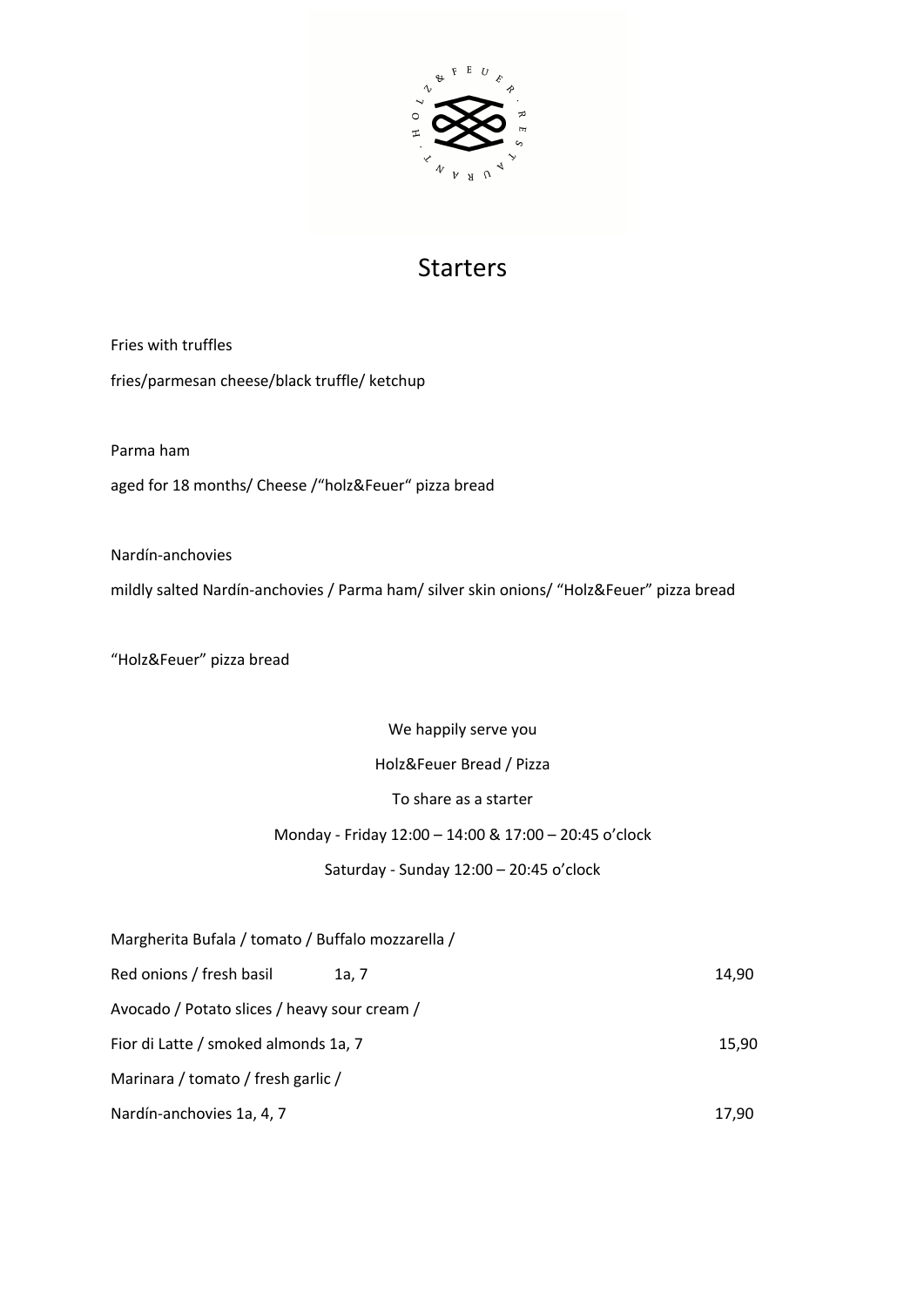

# Soup

Maultaschensuppe Beef broth /homemade Maultasche (swabian ravioli)/ chives 1a, 3, 9, 10 6,20

# Salads

| Small mixed salad                                                                         |       |
|-------------------------------------------------------------------------------------------|-------|
| Seasonal leaf salad/ crudités/ mustard dressing 9,10,12                                   | 5,80  |
|                                                                                           |       |
| Prawns-Avocado salad                                                                      |       |
| Seasonal baby leaf salad / crudités / cherry tomato / avocado / homemade dressing 9,10,12 | 17.90 |
| without prawns                                                                            | 14,90 |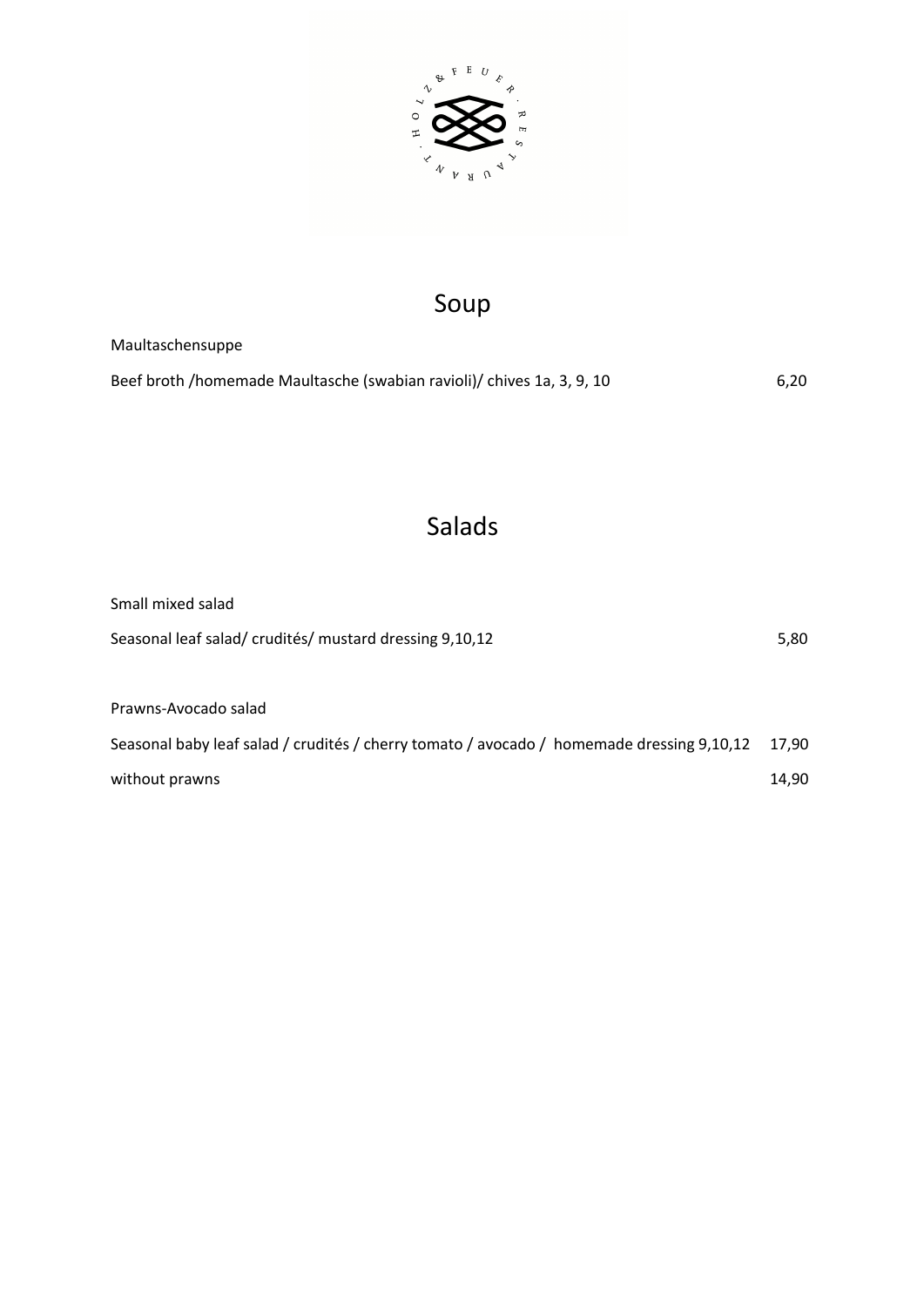

# For our small guests

Dear Kids, we have always prepared toys, to play, draw and read. Just ask us and we will see that we find something nice for you together

| Kids Maultaschensuppe                                                    |                |
|--------------------------------------------------------------------------|----------------|
| Beef broth /homemade Maultasche (swabian ravioli) 1a, 3, 9, 10           | 3,50           |
|                                                                          |                |
| Spaetzle with gravy                                                      |                |
| Spaetzle /gravy 1a, 3, 9,                                                | 4,90           |
|                                                                          |                |
| Kids Schnitzel                                                           |                |
| 90g breaded escalope of veal /fries /ketchup or mayonnaise 1a, 3, 10, 12 | 8,90           |
|                                                                          |                |
| Kids Cakecream                                                           |                |
| Homemade Cake icecream/2 scups                                           |                |
|                                                                          |                |
| Icecream                                                                 |                |
| Chocolate/Vanilla/Strawberry 1a, 3, 7, 8                                 | per scoop 2,50 |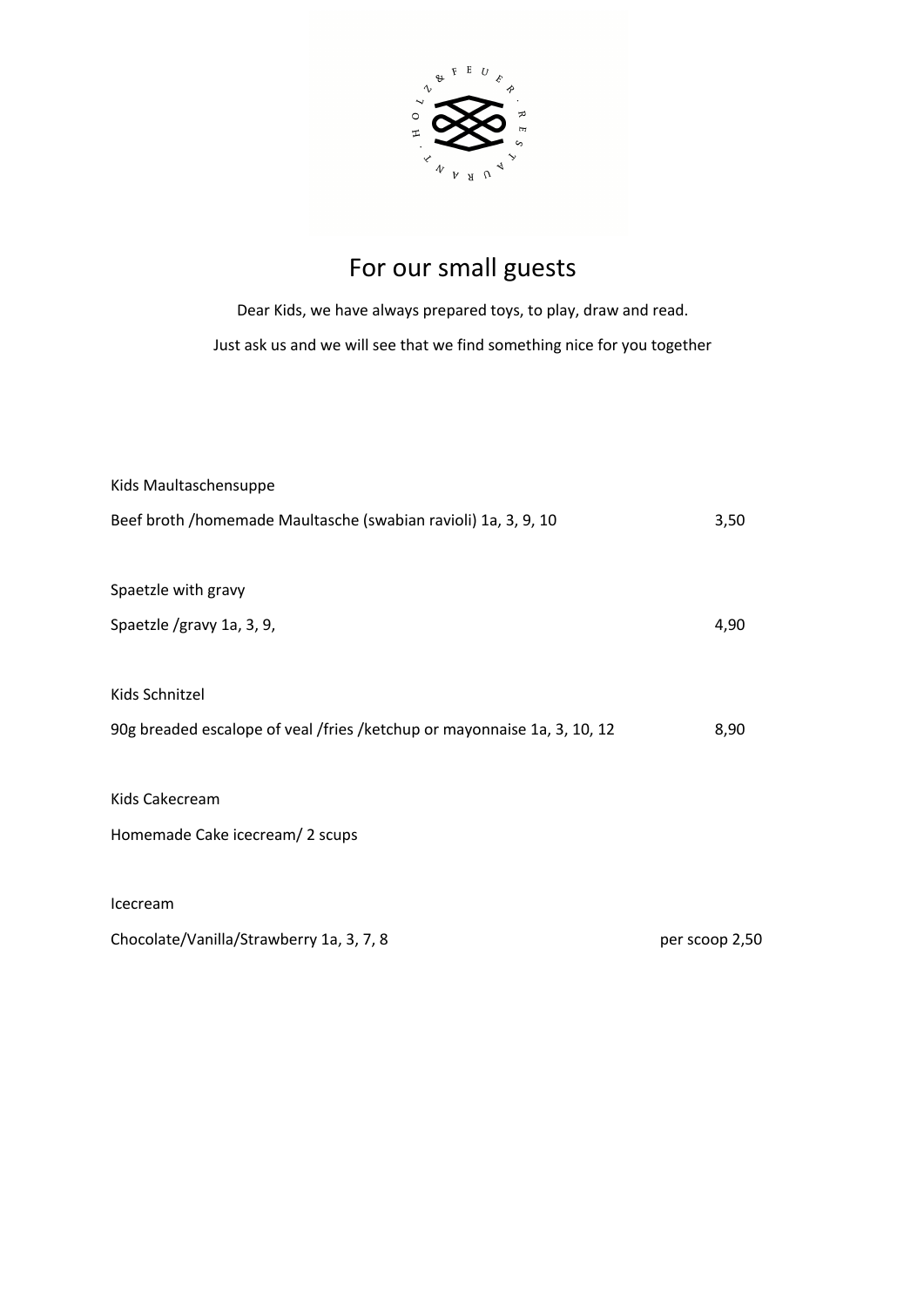

# "Holz & Feuer" Bread / Pizza

Monday - Friday 12:00 – 14:00 & 17:00 – 20:45 o'clock

Saturday - Sunday 12:00 – 20:45 o'clock

| Margherita                                               |       |       |
|----------------------------------------------------------|-------|-------|
| tomatoes / Fior di Latte /                               |       |       |
| fresh basil 1a, 7                                        |       | 9,90  |
|                                                          |       |       |
| Bio-bacon / cheese / heavy sour cream / red onions 1a, 7 |       | 12,90 |
|                                                          |       |       |
| Original Milan salami or spicy salami                    |       |       |
| tomatoes / Fior di Latte 1a, 7                           |       | 13,90 |
|                                                          |       |       |
| eggplant / tomatoes / parmesan                           |       | 14,90 |
| If you want:                                             |       |       |
| Original Taleggio cheese aged for 8 months               |       | 17,90 |
|                                                          |       |       |
| "Holz & Feuer"- Recommendation:                          |       |       |
| Margherita bufala                                        |       |       |
| tomatoes / buffalo mozzarella /                          |       |       |
| red onions / fresh basil                                 | 1a, 7 | 14,90 |
|                                                          |       |       |
| Avocado / potato slices / heavy sour cream /             |       |       |
| Fior di Latte / smoked almonds 1a, 7, 8a                 |       | 15,90 |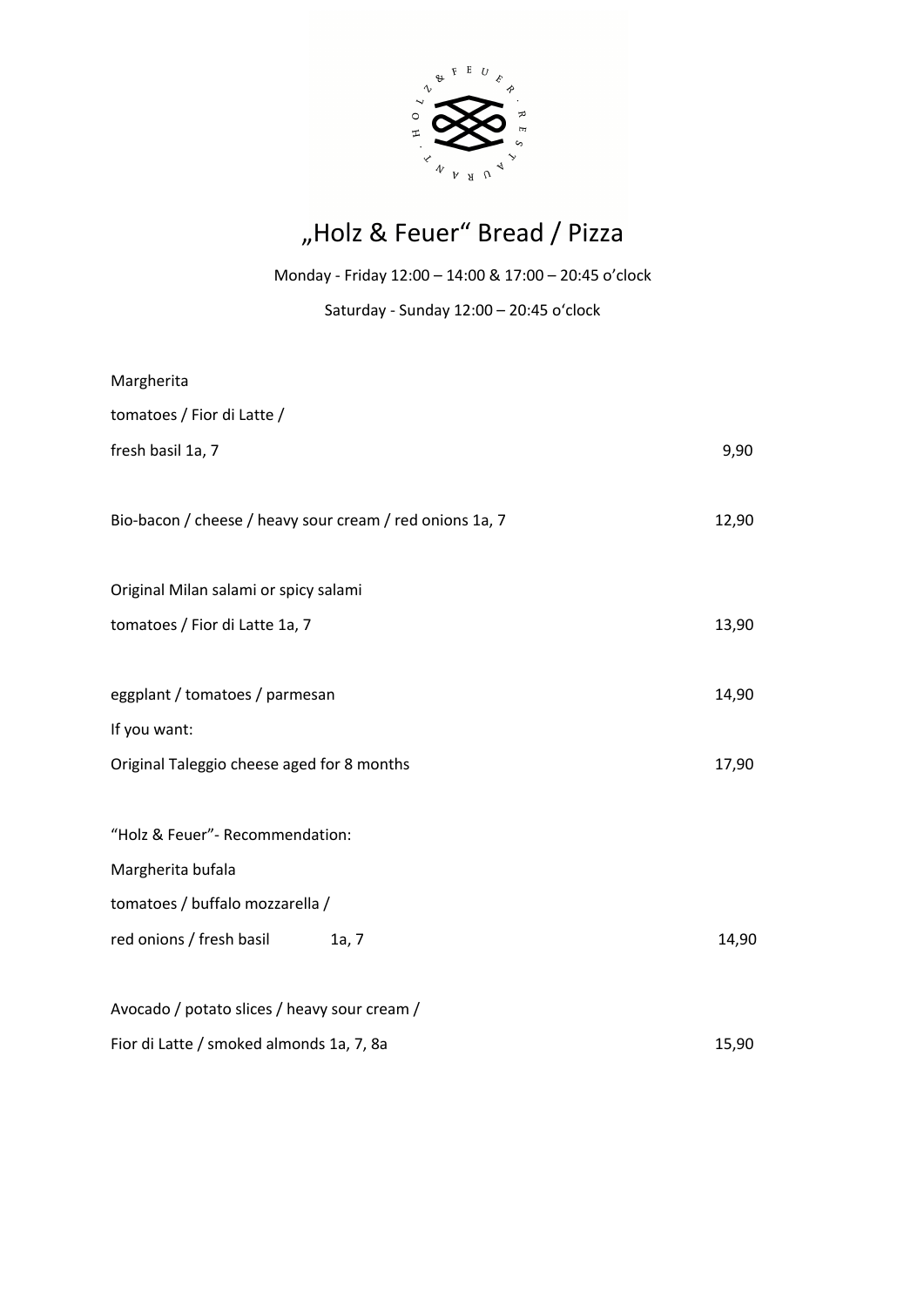

| Parma ham / truffled rocket / tomatoes /            |       |
|-----------------------------------------------------|-------|
| Fior di Latte / see-salt 1a, 7                      | 16,90 |
|                                                     |       |
| Marinara                                            |       |
| tomatoes / fresh garlic / Nardín-anchovies 1a, 4, 7 | 17,90 |
|                                                     |       |
| Truffled Piemonte-ham                               |       |
| Buffalo mozzarella / tomatoes 1a, 7                 | 18,90 |

## Information

The slightly burned crust is a sign of quality and the

garant for well-made Holz&Feuer bread.

Please keep in mind:

It is not always possible for us to serve all the main courses together with the Holz&Feuer bread

due to its baking time in the oven.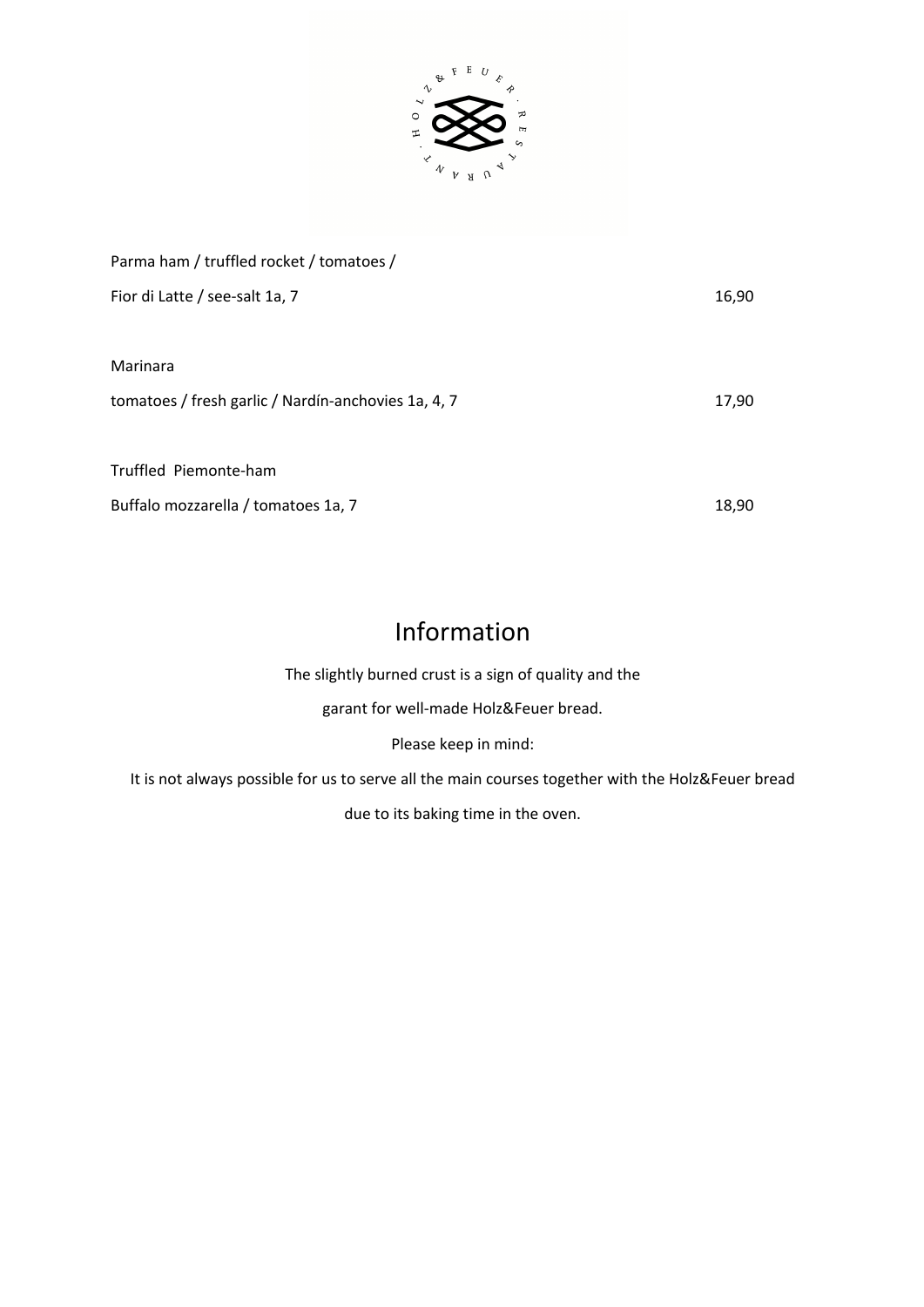

## Main Courses

| Cheese spaetzle                                                                                 |       |
|-------------------------------------------------------------------------------------------------|-------|
| spaetzle / mountain cheese / Allgäuer Limburger /                                               |       |
| Emmentaler / cream / glazed onions 1a, 3, 7                                                     | 13,90 |
|                                                                                                 |       |
| Holz&Feuer Maultaschen (Swabian ravioli)                                                        |       |
| homemade Maultasche (Swabian ravioli) / glazed onions /<br>potato salad / seasonal leaf salad / |       |
| red wine gravy 1a, 3, 7, 9, 10, 12                                                              |       |
|                                                                                                 | 14,90 |
|                                                                                                 |       |
| Wiener Schnitzel                                                                                |       |
| 180g 90g breaded escalope of veal / potato salad or spaetzle                                    |       |
| / lemon / red whortleberry 1a, 3, 9, 10, 12                                                     | 24,90 |
|                                                                                                 |       |
| Swabian "Zwiebelrostbraten"                                                                     |       |
| 200g premium beef loin / glazed onion/                                                          |       |
| spaetzle / red wine gravy 1a, 3, 9, 10, 12                                                      | 26,90 |
|                                                                                                 |       |
| <b>Braised Ox cheeks</b><br>root vegetables / truffled onion-potato mash                        |       |
| / gravy 9, 10, 12                                                                               | 26,90 |
|                                                                                                 |       |
|                                                                                                 |       |
| Dessert                                                                                         |       |
| Chocolate Fudge                                                                                 |       |
| Lukewarm chocolate cake / caramel sauce /                                                       |       |
| Maldonsalt / caramel ice-cream 1a, 3, 6, 7, 8                                                   | 9,90  |
|                                                                                                 |       |
| "Holz&Feuer" Bread                                                                              |       |
|                                                                                                 |       |
| Nutella / roasted hazelnuts 1a, 6, 7, 8a                                                        | 13,90 |